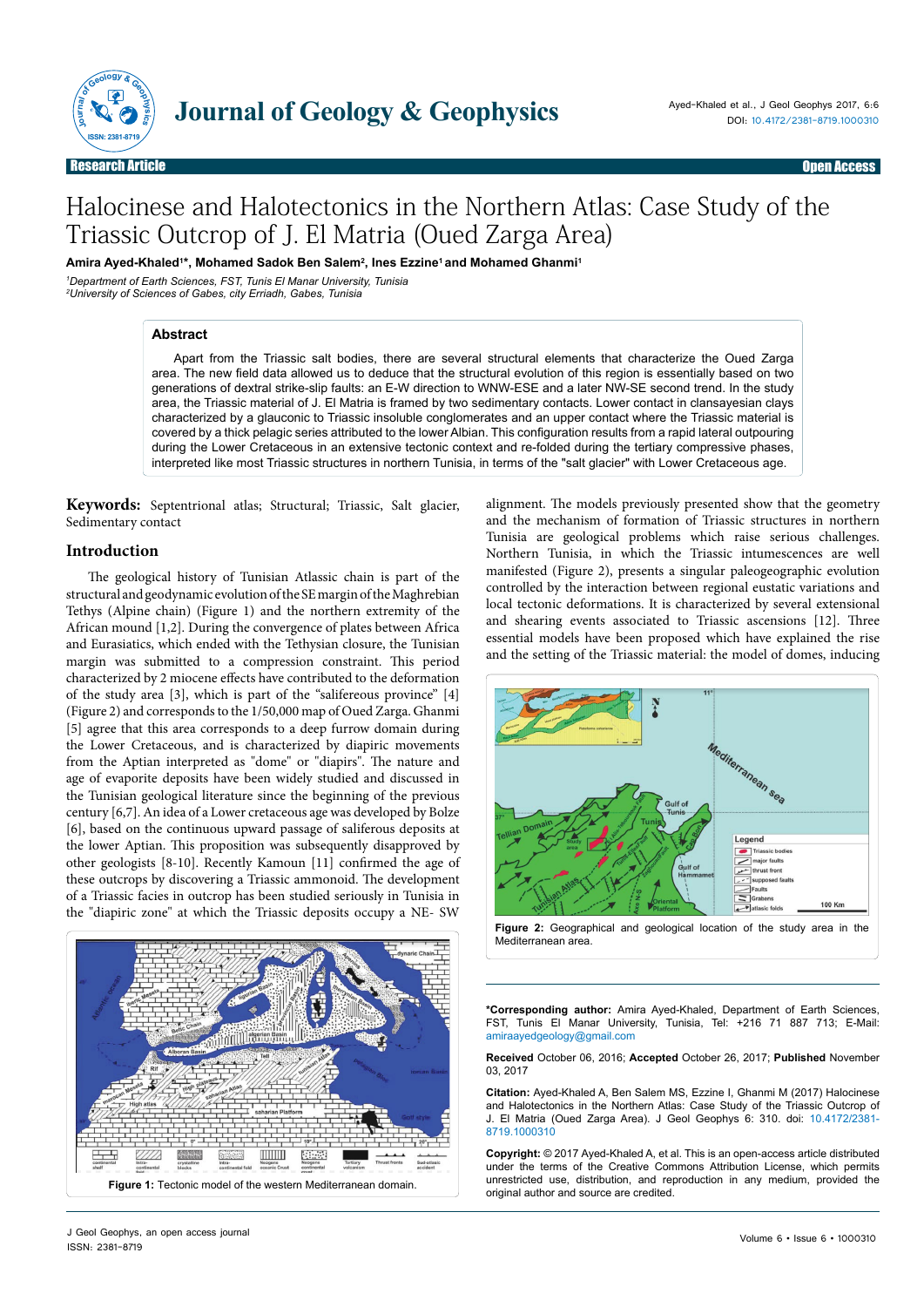"dome structures", from which the name of the "zone of the domes" [6,9], the diapiric model [4,13-15] and the "salt glacier" model proposed by Vila and Charrière [16], which imposes a new interpretation of the Triassic outcrops on the Algerian-Tunisian confines. This leads to a systematic review of Triassic outcrops in this area. Vila [12]; Ghanmi [4] highlight two zones separated by the "Téboursouk" accident (Figure 2), the northern one, the "salt glacier" zone and the southern one known as "real diapirs" [5,12,16]. The mechanism of these Triassic bodies is controlled essentially by a system of faults (Fig.2) from EW and NS to NE -SW directions [3,17]. These lineaments contribute to the deformation of the study area as well as the north of Tunisia. Thus, they are organized in conjugate fault systems reactivated during Miocene compressions. The aim of this work is to study and discuss the concept of the setting of Triassic material in the Oued Zarga region (J. El Matria area) (Northern Tunisian Atlas) in relation to the different generations of faults responsible for the structuring of our studied area, in order to apprehend, therefore, a model of structural and geodynamic evolution of the study region.

# **Geological Setting**

## **Tectonic directions**

The tectonic directions governing the geology of the study region have long been defined. These are essentially E- W, N-S and NE-SW. However, it can be pointed out that the meridian direction and the E-W direction are the two main directions which have shown an influence in the structuring of this zone during the different tectonic phases. The meridian direction is manifested in the first place by the outcrop of the Triassic material of this zone " Salifereous structure of Thibar", in fact one of the great saliferous structures of Tunisia. This structure takes a meridian direction. But this tectonic direction is manifested by NE-SW faulting, the most spectacular of which is the "Téboursouk" overlap that extends from El Alia to the Teboursouk region and continues towards the southwest (Figure 3) [9,18,19]. It constitutes "the eastern boundary of the zone systematically affected by tangential accidents of the type" bed load "[9]. The EW direction is marked by the Zeldou accident limits the Zeldou massif to the north (Figure 3), which reverts to the dextral strike-slip fault [14,15]. In the study area, the normal inherited faults were at the origin of the first Triassic salt extrusion with a N40-50 and N 110-120 direction which are at the origin of the tilted block layout during [20,21].



#### **Position of triassic material**

The sedimentary series that are outlined in the study area range from the Triassic to the Quaternary (Figure 4), and the Jurassic display no outcrops in the area. The stratigraphic study of these series is based on several lithostratigraphic sections. This study mainly concerns the Mesozoic and Cenozoic series, recording the different tectonic phases known in the region. In fact, these are essentially extensive Mesozoic phases and then compressive from the Tertiary to the present. The Triassic material outcrops occupy a very important surface (Figure 2) [18,22,23]. The Triassic rocks are composed of evaporites with thin layers of clay, sands, limestone, dolostones, detrital rocks, and minerals of neoformation. This material is marked by the existence of magmatic rocks (ophites) which are volcanic rocks associated to Triassic material and spreaded in the western part of our study area. Some authors describe it as a "Triassic complex" [14,24,]. Because of the chaotic organization and the lack of original stratification often explained by the ascension movements of Triassic masses and by the intervention of tectonic activity. During this period, 5 Tunisia is in the form of a shallow platform located between the African craton and Thetys in the NE [25]. Regionally, Laaridhi-Ouazza demonstrates basaltic emissions in the salt-producing mass of the study region (Thibar), showing at least during the Triassic period a distensive regime.

### **Stratigraphic Study**

In the J. El Matria area (Oued Zarga, northern Tunisia) (Figures 5

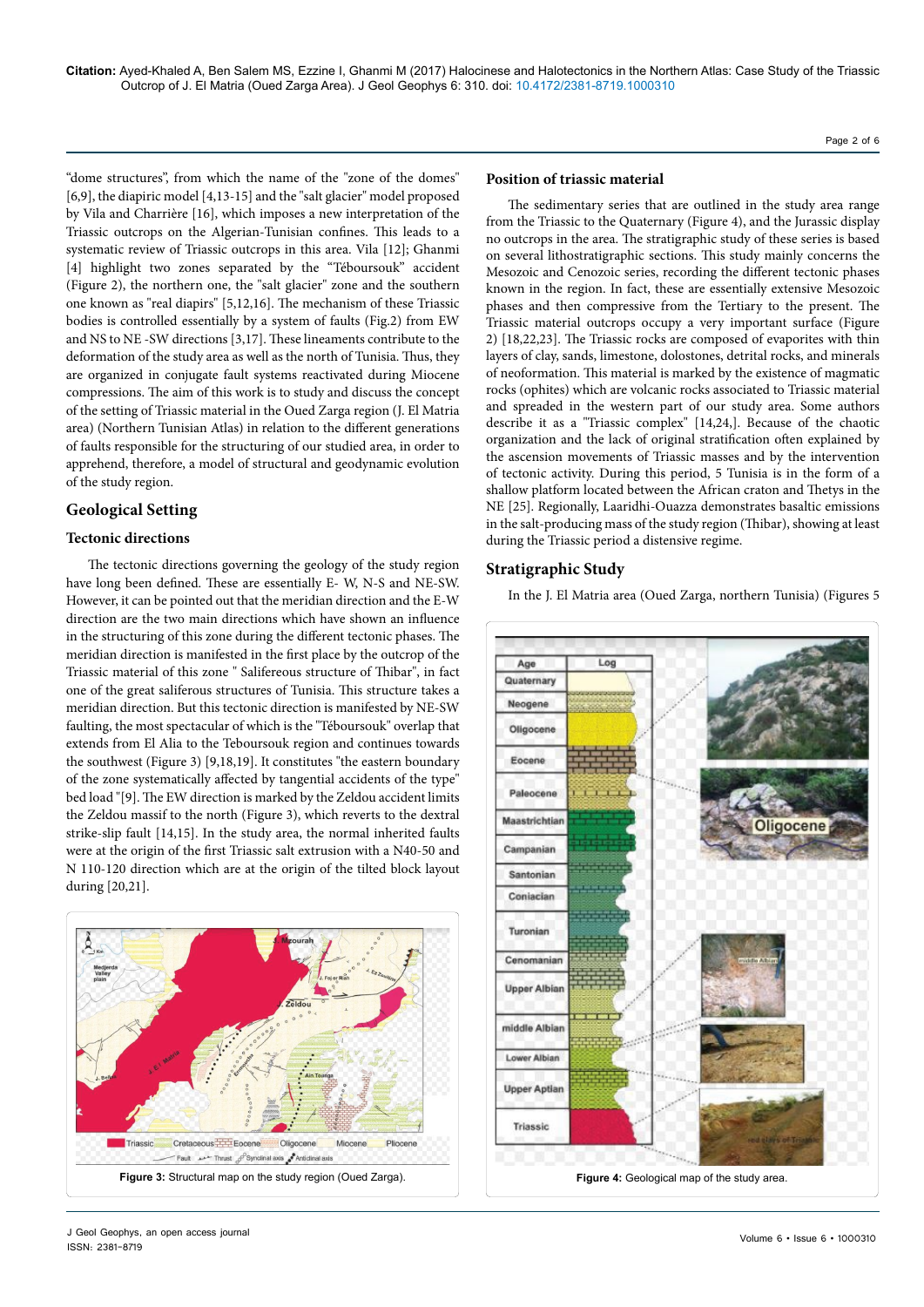



and 6), below and above the Triassic material, we have been able to show two sedimentary contacts. The lowest contact is marked by glauconous conglomerates of Triassic insoluble matter; the lowest is characterized by similar conglomerates, which relate small lenses of reef limestones. To the north of Matria (Figure 6), under the lower contact appears a thick series of green marls and soft limestone with quartzitic intercalation (fine sandstone). These are deposits of unstable slope at the bottom of slopes. These marls deliver from Planomalina Chenourensis with often abundant microfauna of Lenticulines and Ticinelle. This association corresponds to the terminal Aptian (Gargasian-Clansayesian). On the upper contact (Figure 6) marked by discontinuous conglomerate levels lie gray marls with small pelagic or benthic foraminifera at Hedbergella roberti, Hedbergella trocoidea, a total association corresponding to the lower Albian. This series continues with a series of a few meters thick gray to blackish marls containing barite nodules and also deliver radiolaria of various shapes, Ticinella primula, Cytherella sp. (Many) attributed to the middle Albian. This series is surmounted by a bar of thick limestone (80 m) and formed by decametric and metrical calcareous beds, laminated, black alternate with laminated marls and

limestones in platelets of gray or beige color containing ammonite prints and an epifauna Probable to a condensed level of belemnites. The upper Albian is dated in black marls by: Rotalipora appenninica, Rotalipora preticinensis, T. roberti, Lenticulina nodosa. The Albian series having a dip of 80° with the chaotic Triassic series, shows a clear concordant stratification. To the SE of the study area, Mio-Pliocene series formed of sand and red clay in discordance on the vertical Oligocene series on the one hand and on the other hand in discordance on the Triassic material. Towards the west, the Oligocene is discordant on the Paleocene clays having an inverse dip of 70° and plunging towards the SE with a ravining base and conglomerates reworked various elements of the previous series. At the J. Sidi Aiadi, the sandy Oligocene formed by deltaic deposits such as siliceous sandstones sedimentary features (sandstone nodules) is in discordance of 30° with the Lower Cretaceous series (Albian). This arrangement suggests a cretaceous axial part showing a near parallelism of the Triassic with its surrounding series. Our mapping shows that this device is affected by NW-SE dextral and late strike-slip faults. The presence of glauconic and conglomerate clays below and above saliferous material and his interstratification in the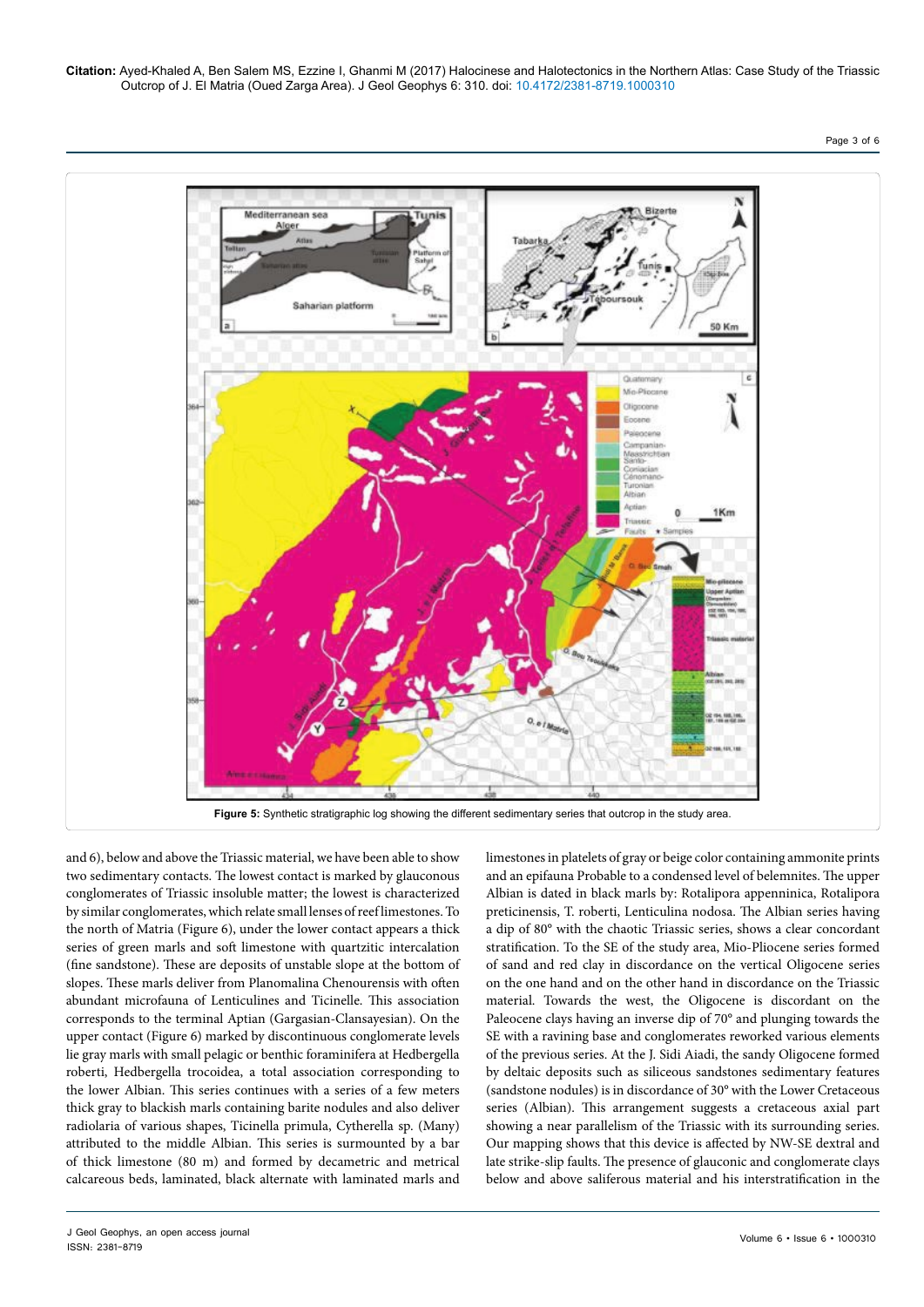**Citation:** Ayed-Khaled A, Ben Salem MS, Ezzine I, Ghanmi M (2017) Halocinese and Halotectonics in the Northern Atlas: Case Study of the Triassic Outcrop of J. El Matria (Oued Zarga Area). J Geol Geophys 6: 310. doi: 10.4172/2381-8719.1000310





surrounding series demonstrate the sedimentary character of the two contacts: lower and upper of the "Triassic" material with the series of Lower Cretaceous.

# **Discussion and Conclusions**

ISSN: 2381-8719

Geometry, nature of the contacts and new dating make it possible to observe and explain the interstratified character in the lower Cretaceous of the Triassic material of the "Diapir" of J. El Matria on the basis of the characteristics of the proposed positioning for most Triassic structures of the Algerian-Tunisian confines and Northern Atlas. These data confirm the hypothesis of interstratified Triassic material as previously reported in the field [26] and subsurface [27,28]. The Cretaceous series show "slumps" associated with arbonate nodules and packaged in the Lower Cretaceous marls. They are figures of a sedimentary instability of a margin in extension; this is in agreement with the majority of the work that has been done on this area. The discrepancies observed in the study area are those of the Oligocene and the Mio-Pliocene. In Sidi Aiadi area, the Oligocene is still discordant on underlying series. It is discordant at a low angle (20°) on the Lower Cretaceous which occupies the heart of an Atlassic anticline. The flattening of this Oligocene makes it possible to find an ante-Oligocene device weakly folded (20° to 25°), the verticalization of the oligocene series and the deposition of the

mio-pliocene series in angular discordance in this area on the Triassic material, allows us to interpret the current structure from a tectonic inversion corresponding to the tertiary compressive event (the intra-Tortonian alpine phase), well known regionally and which allowed the Neogene to be deposited on the Triassic rocks. In addition, both regional and North African literatures confirm these observations [4,13,14,20,29]. These field data are included in the evolution of the margin of the North of Africa [25,30]. From the new elaborated map, two main generations of faults can be distinguished: The first generation is E-W to WNW-ESE, it is dextral strike- slip faults (Figure 7). The second generation is dextral NW-SE faults that affect all the more recent series. N-S accidents are still active to this day [25]. At the Oued Bou Smah area, located in the south of our study area, the presence of "slumps" that affect the Lower Cretaceous series, suggest the existence of a paleopente responsible for these deposits, remaining after the rapid outpouring of the saliferous material. This publication presents a detailed study of the J. El Matria region, based mainly on field data. The type of evolution that we propose is in opposition of purely compressive "classical" diapirist conceptions, which would be manifested in particular by a reversal of the substratum of the saliferous material when it is put in place. We have observed nothing of this kind in our study area, but on the contrary, a normal stratigraphic polarity of the floor of the saliferous material is demonstrated thus,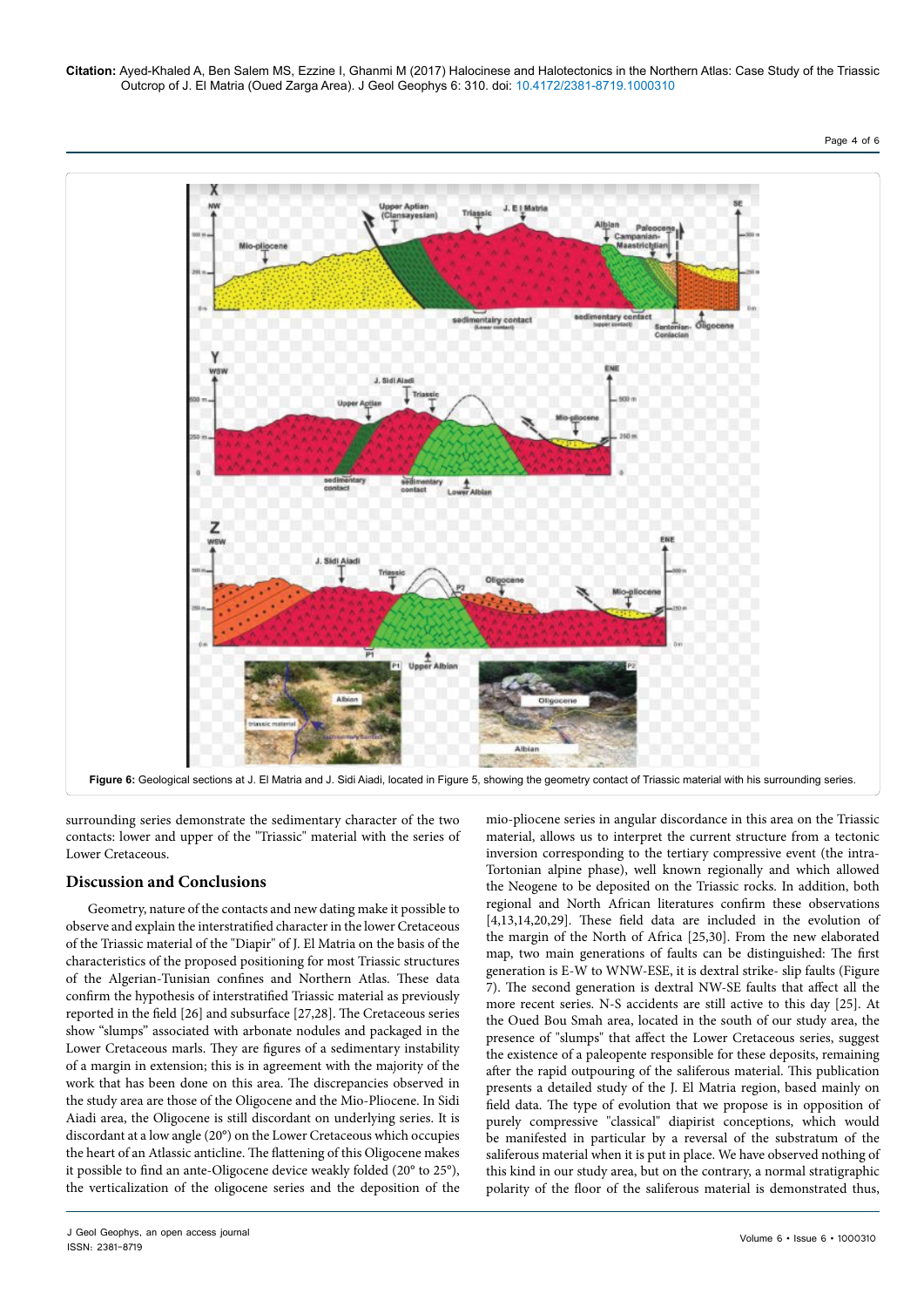```
Page 5 of 6
```


the presence of a source of fresh water in full Triassic rocks in Aïn Melliti area avoids the hypothesis of rooting Triassic material. These data show that, as in all neighboring regions, the halokinetic movement initiated in the Jurassic and continued in the Cretaceous. It controlled the distribution of sedimentation and the location of the associated structures during the deformations in extension. After a distensive period from the Aptian to the Turonian, this has favored the effusion of Triassic material, successive tertiary compressions fold and flake the interstratified Triassic blade. These changes of tectonic regime are faithfully recorded regionally in the magmatic activity which signs distension to the lower Senonian [31]. Regionally, the Triassic material of J. El Matria area seems to be interpretable from the tertiary folding of a submarine "salt glacier" included in the Upper Aptian with a scenario similar to those of the " Glaciers "of Kebbouche, Ben Gasseur and Fej el Adoum in the diapiric domain of northern Tunisia [4,5,29]. As well as other examples that include the submarine "salt glaciers" of the Golf Coast of Mexico and North America [32,33] and the salt glaciers of Northwestern Germany [34-36].

#### **References**

- 1. Dercourt J, Zonenshain LP, Ricou LE, Kazmin VG, Le Pichon X, et al. (1985) Presentation of nine 1/20,000 palaeogeographic maps extending from the Atlantic to the Pamir for the period from Lias to the Present. Bulletin of the Geological Society of France 8: 637–652.
- 2. Bouillin J P (1986) The Maghreb Basin, an old boundary between Europe and Africa in the Western Alps. Bulletin of the Geological Society of France 8: 547–558.
- 3. Rouvier H (1977) Geology of the far north of Tunisia. Tectonics and paleogeography superimposed on the eastern end of the North Maghrebi range. Annals of Mines and Geology pp.427.
- 4. Vila JM, Ghanmi M, Ben Youssef M, Jouirou M (2002) The passive salt '' glaciers '' of the northeastern Maghreb (Algeria-Tunisia) and Gulf Coast (USA) margins: Comparaisons, new look at the composite "salt glaciers", illustrated by that of Fedj el Adoum (North-West Tunisia) and global review. Eclogae Geologicae Switzerland 95:347–380.
- 5. Ghanmi M, Ben Youssef M, Jouirou M, Zargouni F, Vila JM, et al. (2001) Cretaceous halokinesis at Jebel Kebbouch (North-West Tunisia): establishment at water level and evolution of an albian "salt glacier", comparisons. Eclogae Geologicae Switzerland 94: 153–160.
- 6. Bolze J (1954b) Stratigraphic positions of salt formations in the diapir area in northern Tunisia. Academic Rendums of Sciences, Paris 258: 4594- 4596.
- Burollet PF (1956) Contribution to the stratigraphic study of Central Tunisia. Annale of Mines and Geology pp.352.
- 8. Gottis C, Sainfeld P (1954) General comments on the Triassic of Tunisia. Accounts of the Summaries of the Geological Society of France 21: 262–266.
- 9. Jauzein A (1967) Contribution to the geological study of the borders of the Tunisian Dorsal (Northern Tunisia). Annals of Mines and Geology 22: 243– 433.
- 10. Biely A, Rakus M (1972) Critical analysis of data on the age of Salifera in northern Tunisia. Notes from the Geological Survey of Tunisia 38: 35–49.
- 11. [Kammoun F, Peybernes B, Ciszak R, Calzada S \(2001\) Triassic palaeogeography](http://dx.doi.org/10.1016/S0031-0182(01)00283-8)  [of Tunisia. Palaeogeography, Palaeoclimatology, Palaeoecology 172: 223–242.](http://dx.doi.org/10.1016/S0031-0182(01)00283-8)
- 12. Vila JM, Ben Youssef M, Charrière A, Chikhaoui M, Ghanmi M, et al. (1994) Discovery in Tunisia at the SW of Kef triassic material interstratified in the Albian: Extension of the "salt glacier" domain under the sea of the Algerian-Tunisian borders. Academic Rendums of Sciences, Paris 318: 109–116.
- 13. Masrouhi A, Ghanmi M, Ben Youssef M, Vila JM, Zargouni F, et al. (2007) Demonstration of a two-unit Paleogene thrust sheet at the Lansarine Plateau (northern Tunisia): definition of a new structural element of the Tunisian Atlas and reassessment of the tertiary tightening schedule. Rendus Geoscience Accounts 339: 441–448.
- 14. Zargouni F (1977) Study of the ascensional movements of the triassic complex in the Lasarine range (Tunisian Atlas - "Diapirs" Zone). Notes from the Geological Survey of Tunisia 43: 13–21.
- 15. Boukadi N, Bedir M (1996) Halokinesis in Tunisia: Tectonic and chronological context of the events. Academic Rendums of Sciences, 322: 587–594.
- 16. Vila JM, Charriere A (1993) Discovery of Albian limestone and Triass resedimented at Jebel bou Jaber (western part, Algeria); Correlation with drilling and consequences on the organization of the Lower Cretaceous Algerian-Tunisian. Academic Rendums of Sciences, Paris 316: 785–790.
- 17. Kadri A, Ben Haj Ali M (1999) Elements of reflection on East-West and North-ud